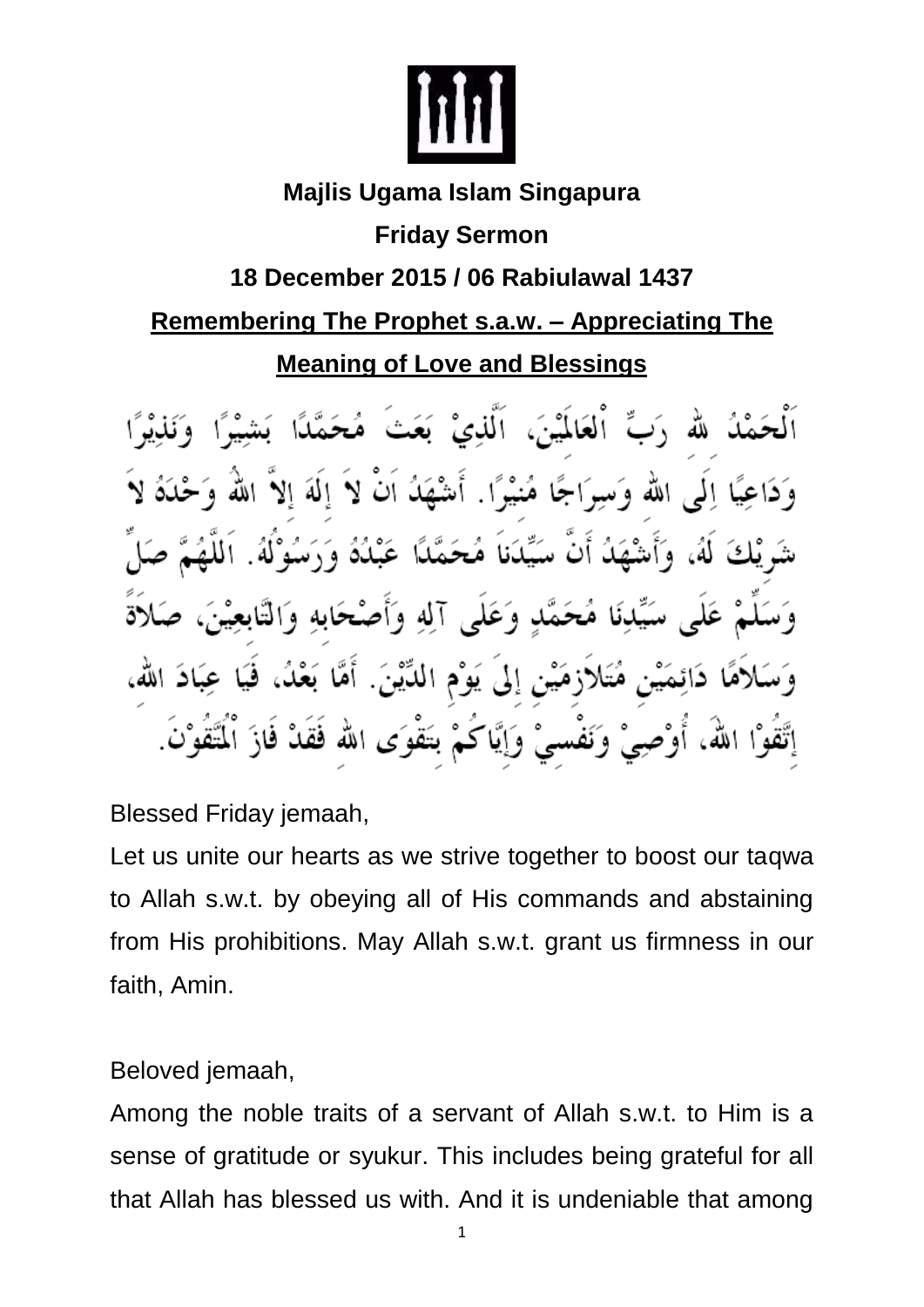the greatest blessings bestowed from Allah upon us is the birth of Prophet Muhammad s.a.w. Our beloved messenger was sent to us to bring the light of faith and hope to the world, amid social problems, the lack of moral values, oppression and injustice.

#### Jemaah,

It is through Prophet Muhammad s.a.w., that we are able to learn about The Creator and His might. We learned the words of Allah s.w.t. through Rasulullah s.a.w. The Messenger s.a.w. also demonstrated exemplary values and virtues through his character and mannerism. Indeed, Rasulullah s.a.w. was sent to perfect moral character. He was sent at a time when slavery was rampant and humans were seen as a tradable good. However, Nabi s.a.w. taught humankind that a person is a slave only to Allah s.w.t. Rasulullah s.a.w. also uplifted the status of a former slave, Bilal bin Abi Rabah r.a., by asking him to make the first call to prayer; calling out to all to pray to Allah, Lord of the universe.

Subhanallah! Indeed we should be extremely grateful to Allah s.w.t. for this great blessing. We are thankful to Allah s.w.t. for making us among the ummah of His beloved messenger – a Prophet who was always thinking about the welfare of his followers and praying for their success. Allah s.w.t. says in surah At-Taubah verse 128:

2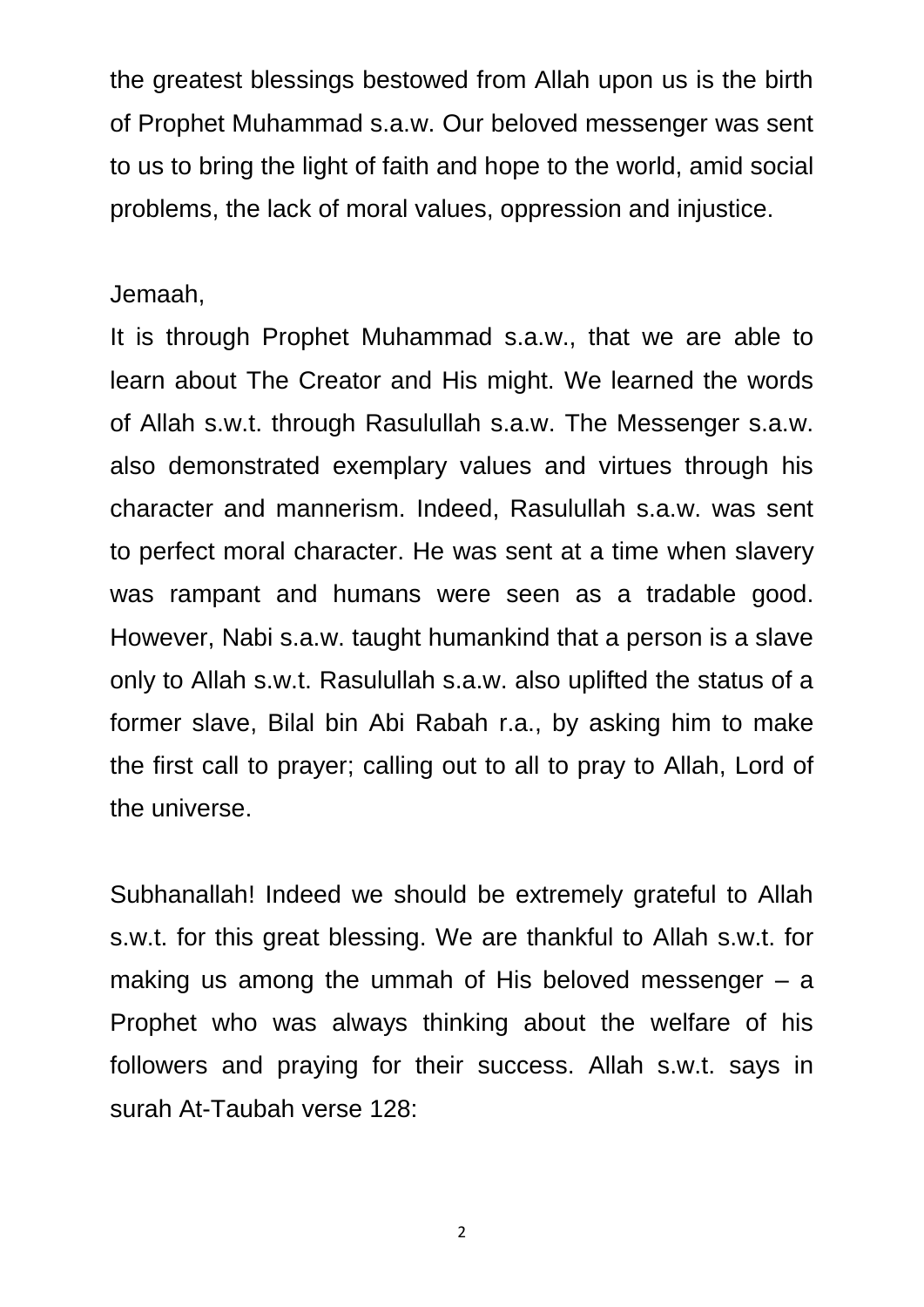لَقَدْ جَآءَكُمْ رَسُوكِ مِّنَ أَنفُسِكُمْ عَزِيزٌ عَلَيْـهِ مَا عَنِـتُّمَرْحَرِيضٌ عَلَيْكُمْ بِٱلْمُؤْمِنِينَ رَءُوثٌ رَّحِبُّهُمْ ﴿ ٱ

Which means: *"There has certainly come to you a Messenger from among yourselves. Grievous to him is what you suffer; [he is] concerned over you and to the believers is kind and merciful."*

The love Prophet Muhammad s.a.w. had for his ummah was extraordinary, and beyond any kind of human love. He was even worried if his followers would become too fervent in performing religious rituals. Even though it is strongly encouraged to bring ourselves closer to Allah, Rasulullah s.a.w. feared that this would cause his followers to lose their balance in life. Saidatina Aisyah r.a., his wife, said: *"Verily Rasulullah would leave behind a practice that he liked to perform for fear that others would make it an obligation upon themselves"*. [Hadith reported by Imam Al-Bukhari and Muslim]

Often, Rasulullah s.a.w. was heard saying:

لَوْلاً أَنْ أَشُقَّ عَلَى أُمَّتِي

Which means: *"Had I not thought it difficult for my ummah …"*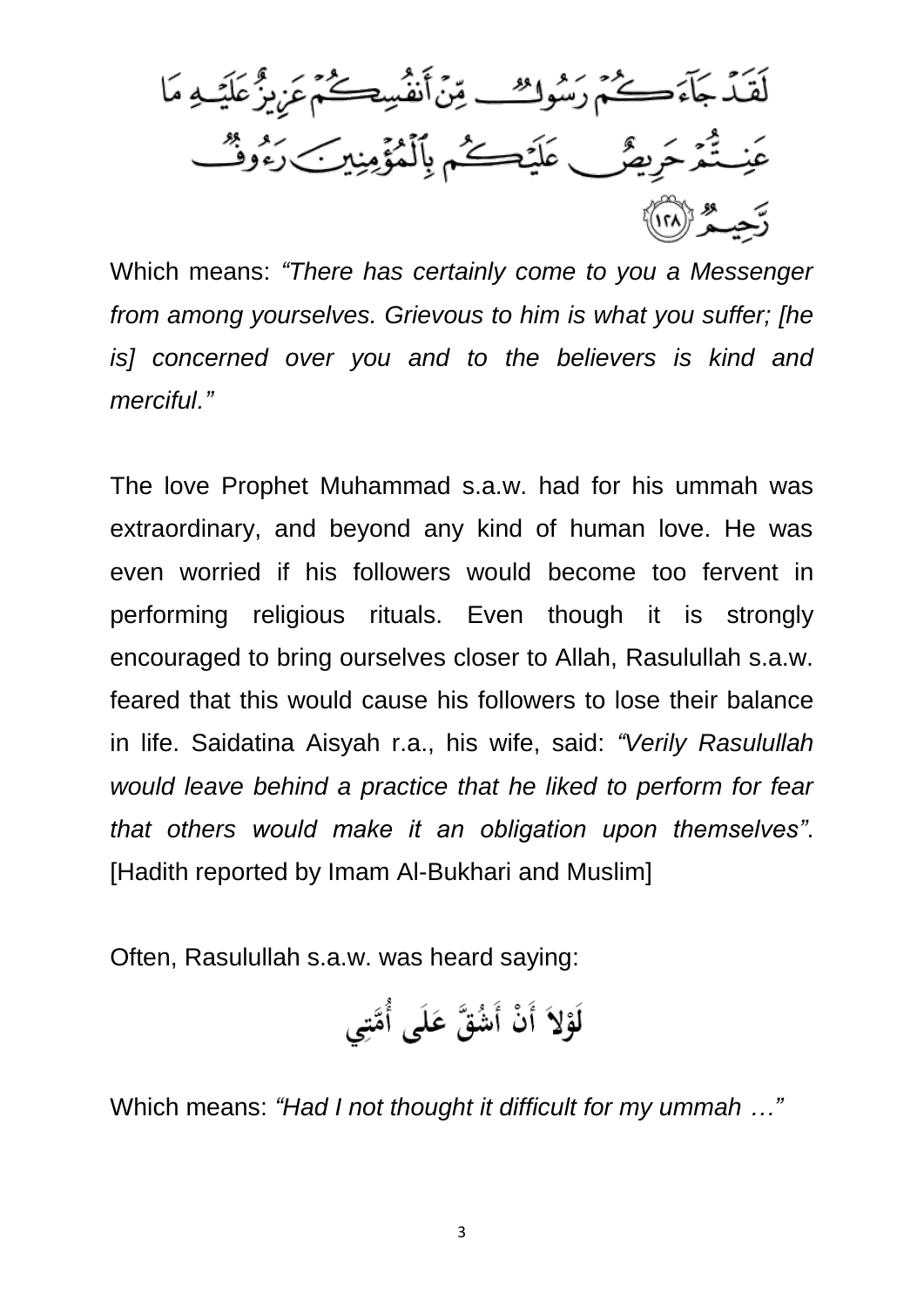For example, he would sometimes not clean his teeth with the *siwak* to prevent it from being compulsory for every ablution and prayer. He would also sometimes not pray Isya' until the middle of the night because he did not want to make it difficult upon others. He also did not go out to perform tarawih in congregation (jemaah) every night during Ramadan because he feared it will be made obligatory upon Muslims.

Beloved Friday jemaah,

The love that Prophet Muhammad s.a.w. displayed was not simply on the surface. It was a deep kind of love that ran deep in his heart and was not limited by material wealth.

Listen to the example given by Prophet Muhammad s.a.w. in encouraging Muslims to give to charity. It encompasses various aspects and is not limited to money and material goods. Prophet Muhammad s.a.w. said:

تَبَسُّمُكَ فِي وَجْهِ أَخِيكَ لَكَ صَدَقَةٌ، وَأَمْرُكَ بِالْمَعْرُوفِ وَنَهْيُكَ عَنْ الْمُنْكَرِ صَدَقَةٌ، وَإِرْشَادُكَ الرَّجُلَ فِى أَرْضِ الضَّلَالِ لَكَ صَدَقَةٌ، وَبَصَرُكَ لِلرَّجُلِ الرَّدِيءِ الْبَصَرِ لَكَ صَدَقَةٌ، وَإِمَاطَتُكَ الْحَجَرَ وَالشَّوْكَةَ وَالْعَظْمَ عَنْ الطَّرِيقِ لَكَ صَدَقَةٌ، وَإِفْرَاغُكَ مِنْ دَلْوكَ فِي دَلْوٍ أَخِيكَ لَكَ صَدَقَةٌ.

Which means: *"Your smile to your brother is a sadaqah (charitable act) for you. You commanding the right and forbidding the wrong is a sadaqah. You guiding a man in the land of misguidance is a sadaqah for you. You seeing (showing*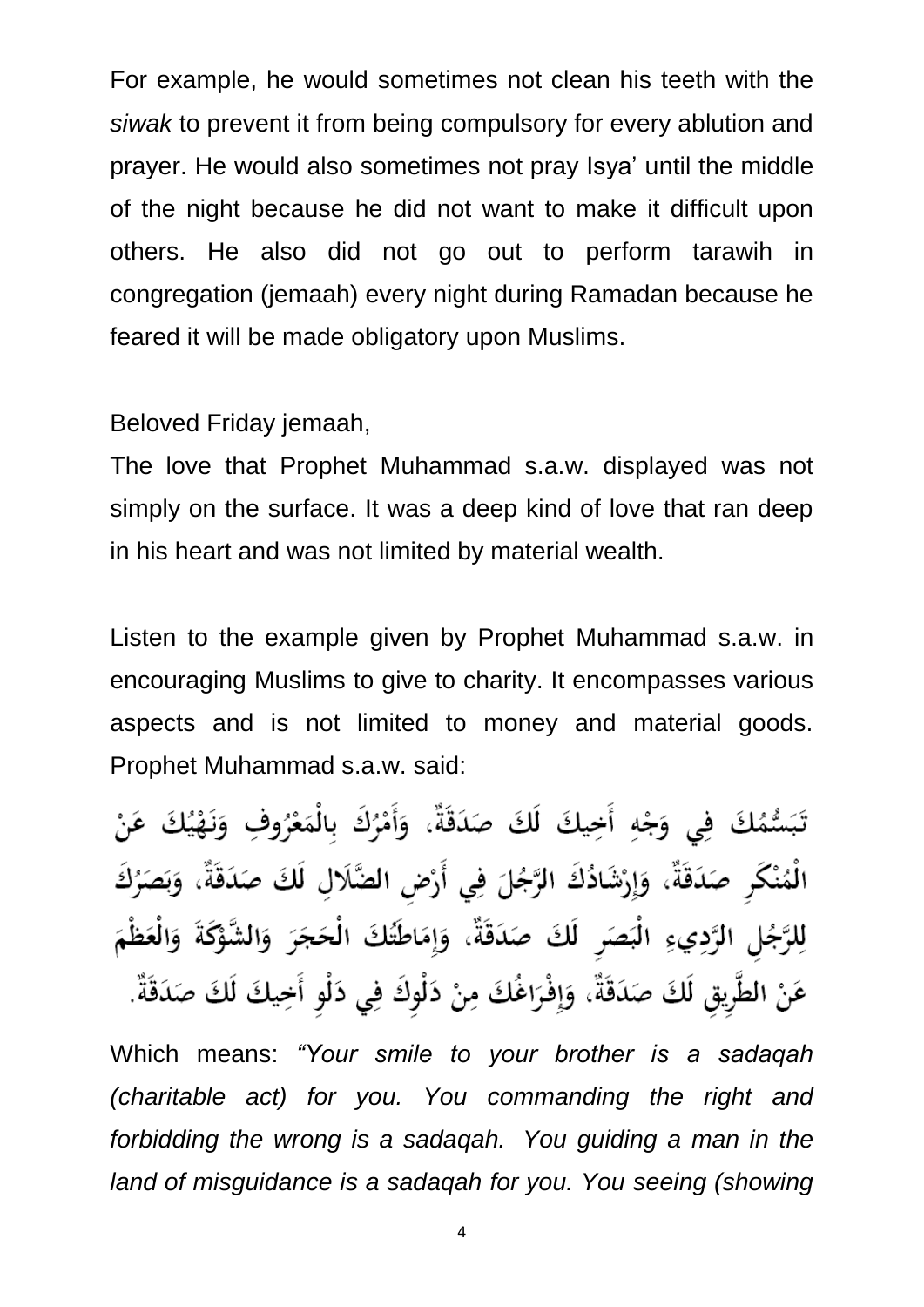*the way) for a man with bad eyesight is a sadaqah for you. You removing a stone or thorn or bone from the road is a sadaqah for you. Your emptying your bucket of water into your brother's (empty) bucket is a sadaqah for you."* [Hadith reported by At-Tirmizi]

How beautiful this hadith is! The meaning of love that is contained in this hadith is so wide. Prophet Muhammad s.a.w. wanted love to be spread among all of humankind until there weren't anymore people who were in need.

In fact, the love and kindness that we should spread is not limited to just humankind, but also to all of Allah's creations including animals, plants and so on. Rasulullah s.a.w. said: *"If a Muslim plants a tree or sows seeds, and then a bird, or a person or an animal eats from it, it is regarded as a charitable gift (sadaqah) for him."* [Hadith reported by Imam Al-Bukhari and Muslim]

Oh the ummah of Prophet Muhammad s.a.w. bear witness to the love he had for us! And reflect upon it, and live by those values of love and mercy. Surely, if we do so, there will be more donors, more people who are passionate about conserving this earth and more people whose lives are shone by mercy and compassion.

5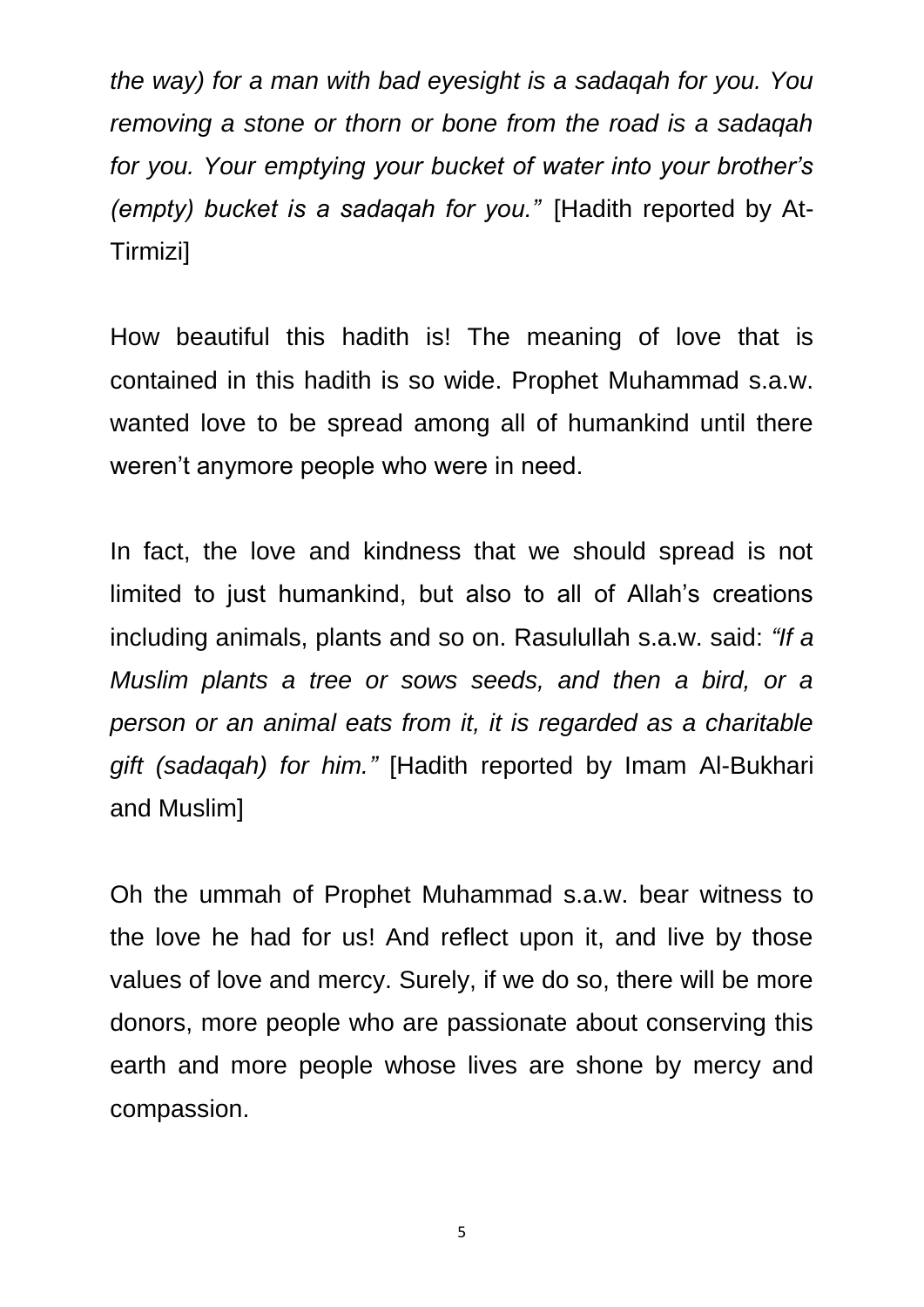Jemaah,

As followers of Prophet Muhammad s.a.w. we need to enliven the values of love and kindness that he taught us. Our understanding of the rules of the religion is not complete until we practice good manners in discussing religious issues. This is to ensure that others do not frown upon our religious practices.

Hence, if we truly and sincerely love Prophet Muhammad s.a.w., it will be reflected in our character and actions. Just look at the lives of the Companions r.a. They sacrificed their lives and wealth for Allah and His Rasul. Yet, there was never an ounce of arrogance and pride in them. Instead, they were always so humble and diligent in increasing their good deeds, in the hope of receiving Allah's rewards.

Hence, do not be those who profess love for Prophet Muhammad s.a.w. but does not maintain good relations with others. Do not claim to uphold the sunnah of Rasulullah s.a.w. yet at the same time, we hurt others with our harsh words and actions.

If we truly love Rasulullah s.a.w. and we strive to emulate him, every humankind, and in fact all of Allah's creations, will feel and benefit from our politeness, good manners and good treatment of others. Let's learn from the scholars who have professed their love from Rasulullah s.a.w. through their acts of worship and their manners. The scholars display their love for

6